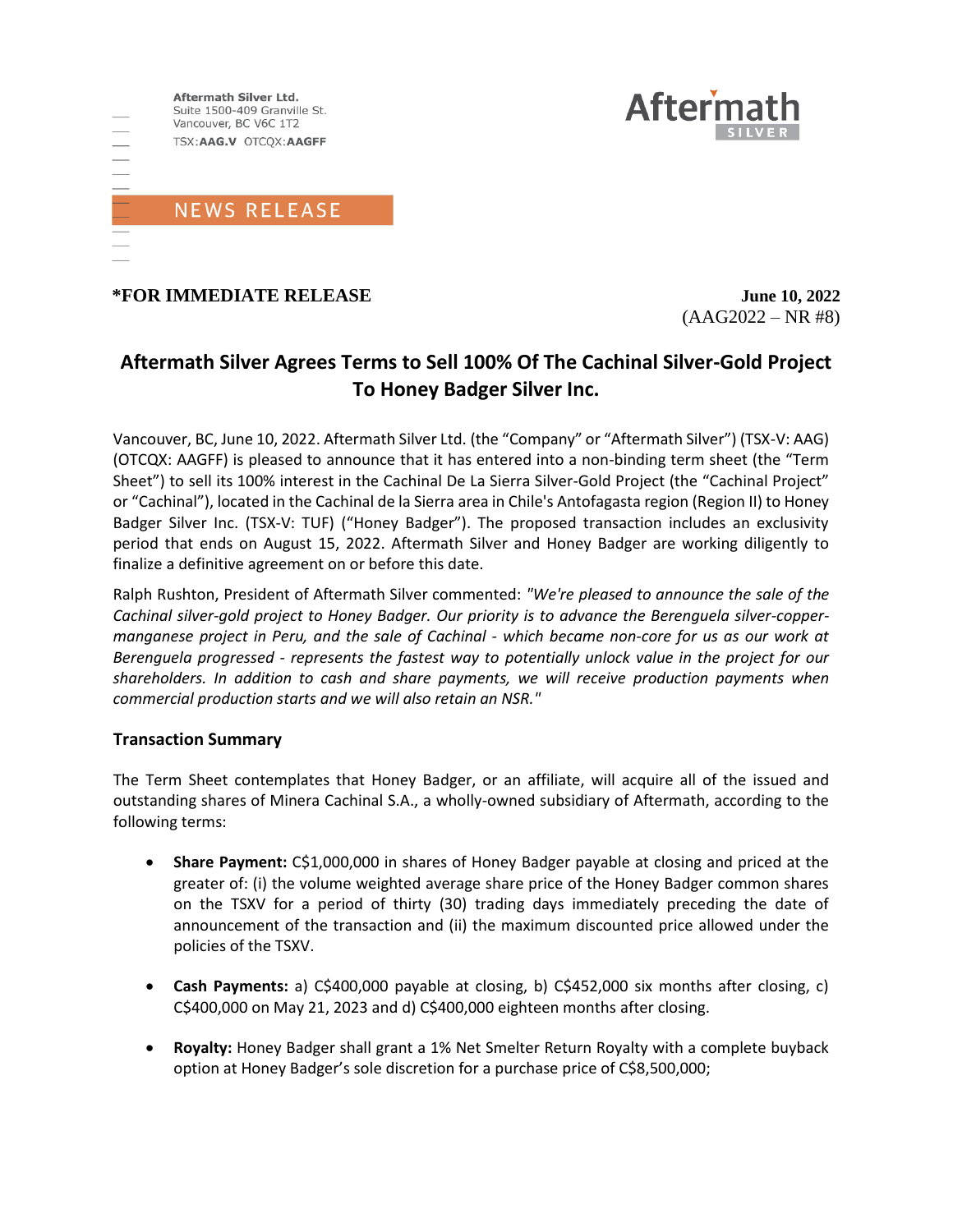Aftermath Silver Ltd. Suite 1500-409 Granville St. Vancouver, BC V6C 1T2 TSX:AAG.V OTCQX:AAGFF

**Aftern** 

# **NEWS RELEASE**

• **Production Payments:** Upon commencement of commercial production, Honey Badger shall pay in cash or shares at Aftermath's option, C\$0.50 per payable silver ounce produced at the Cachinal Project, capped at C\$2,000,000 in payments.

The detailed terms and conditions of the proposed transaction will be set out in definitive documentation to be negotiated between the parties, which will contain customary representations, warranties and covenants of the parties as well as customary indemnities and closing conditions. There can be no assurance that the proposed transaction will be completed on the terms contemplated, or at all. Readers are referred to the section below entitled: "*Cautionary Note Regarding Forward-Looking Information*".

While the Term Sheet is non-binding, the parties have agreed to a mutual break fee of C\$250,000 in the event a definitive agreement is not entered into prior to the expiry of the exclusivity period due to a party's action or inaction, subject to certain exceptions outside the control of the parties. The proposed transaction will be subject to regulatory approval, including the approval of the TSX Venture Exchange (the "TSXV").

### **Qualified Person**

Michael Parker, a Fellow of the AusIMM and a non-independent director of Aftermath, is a nonindependent qualified person, as defined by NI 43-101. Mr. Parker has reviewed the technical content of this news release and consents to the information provided in the form and context in which it appears.

### **About Aftermath Silver Ltd.**

Aftermath Silver Ltd is a leading Canadian junior exploration company focused on silver, and aims to deliver shareholder value through the discovery, acquisition and development of quality silver projects in stable jurisdictions. Aftermath has developed a pipeline of projects at various stages of advancement. The Company's projects have been selected based on growth and development potential.

- **Berenguela Silver-Copper project.** The Company has an option to acquire a 100% interest through a binding agreement with SSR Mining. The project is located in the Department of Puno, in southern central Peru. A NI 43-101 Technical Report on the property was filed in February 2021 (available on SEDAR and the Company's web page). The Company is currently drilling at Berenguela and planning to advance the project through a pre-feasibility study.
- **Challacollo Silver-Gold project.** The Company has an option to acquire 100% interest in the Challacollo silver-gold project through a binding agreement with Mandalay Resources; see Company news release dated June 27th, 2019. A NI 43-101 mineral resource was released on December 15, 2020 (available on SEDAR and the Company's web page). The Company is currently permitting road access in anticipation of an upcoming drill program.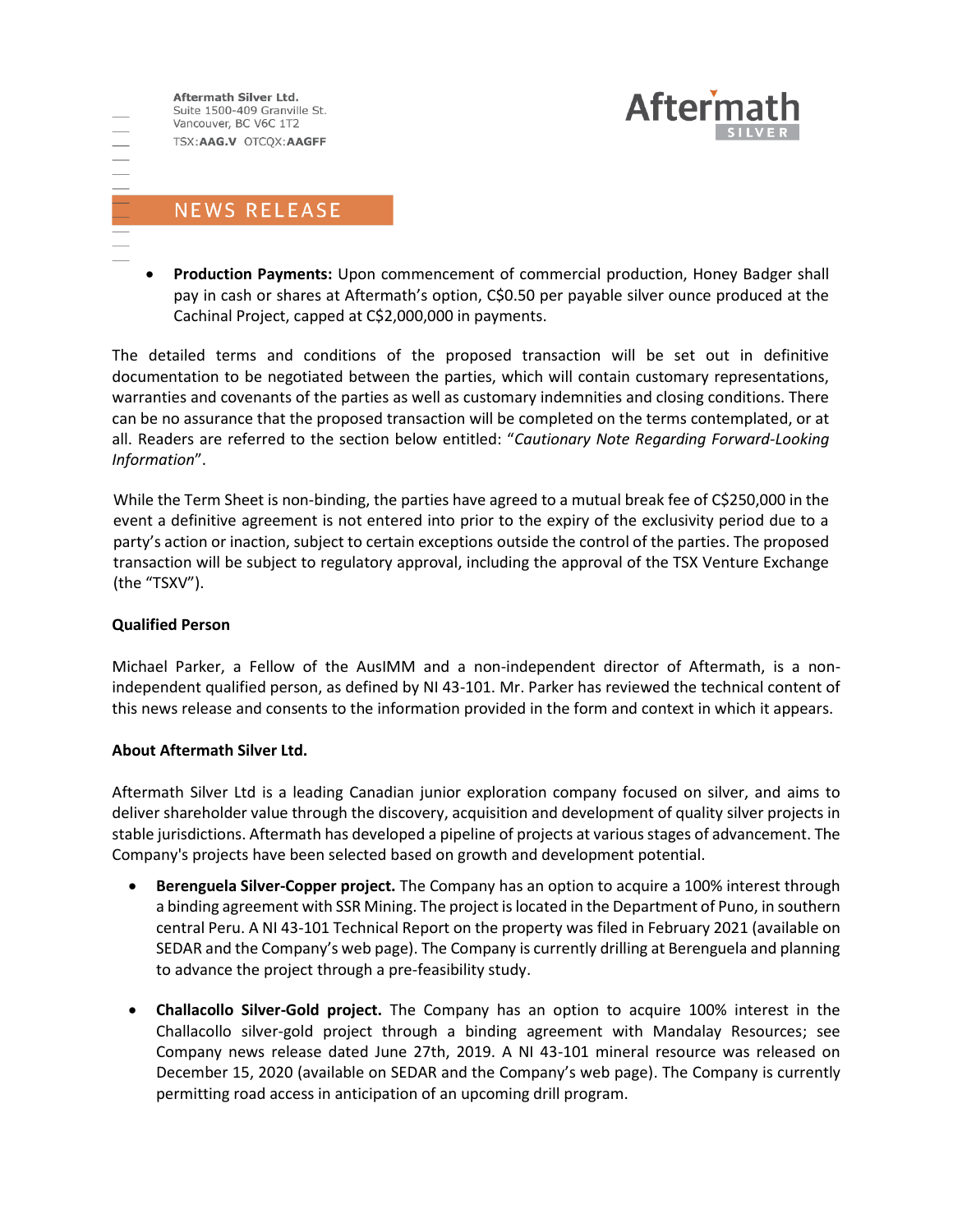

• **Cachinal Silver-Gold project.** The Company recently agreed terms to sell its interest in the Cachinal Ag-Au project, located 2.5 hours south of Antofagasta to Honey Badger Silver Inc.

**Aftern** 

ON BEHALF OF THE BOARD OF DIRECTORS

"*Ralph Rushton"*

Ralph Rushton CEO and Director 604-484-7855

*Neither the TSX Venture Exchange nor its Regulation Services Provider (as that term is defined in policies of the TSX Venture Exchange) accepts responsibility for the adequacy or accuracy of this release.*

#### **Cautionary Note Regarding Forward-Looking Information**

*Certain of the statements and information in this news release constitute "forward-looking information" within the meaning of applicable Canadian provincial securities laws. Any statements or information that express or involve discussions with respect to interpretation of exploration programs and drill results, predictions, expectations, beliefs, plans, projections, objectives, assumptions or future events or performance (often, but not always, using words or phrases such as "expects", "is expected", "anticipates", "believes", "plans", "projects", "estimates", "assumes", "intends", "strategies", "targets", "goals", "forecasts", "objectives", "budgets", "schedules", "potential" or variations thereof or stating that certain actions, events or results "may", "could", "would", "might" or "will" be taken, occur or be achieved, or the negative of any of these terms and similar expressions) are not statements of historical fact and may be forward-looking statements or information.*

*These statements involve known and unknown risks, uncertainties and other factors that may cause actual results or events to differ materially from those anticipated in such forward‐looking statements. Although the Company believes the expectations expressed in such forward‐looking statements are based on reasonable assumptions, such statements are not guarantees of future performance and actual results or developments may differ materially from those in the forward‐looking statements. Factors that could cause actual results to differ materially from those in forward‐looking statements include, but are not limited to, changes in commodities prices; changes in expected mineral production performance; unexpected increases in capital costs; exploitation and exploration results; continued availability of capital and financing; and general economic, market or business conditions. In addition, forward‐looking statements are subject to various risks, including but not limited to operational risk; political risk; currency risk; capital cost inflation risk; that data is incomplete or inaccurate. The reader is referred to the Company's filings with the Canadian securities regulators for disclosure regarding these and other risk factors, accessible through Aftermath Silver's profile at www.sedar.com.*